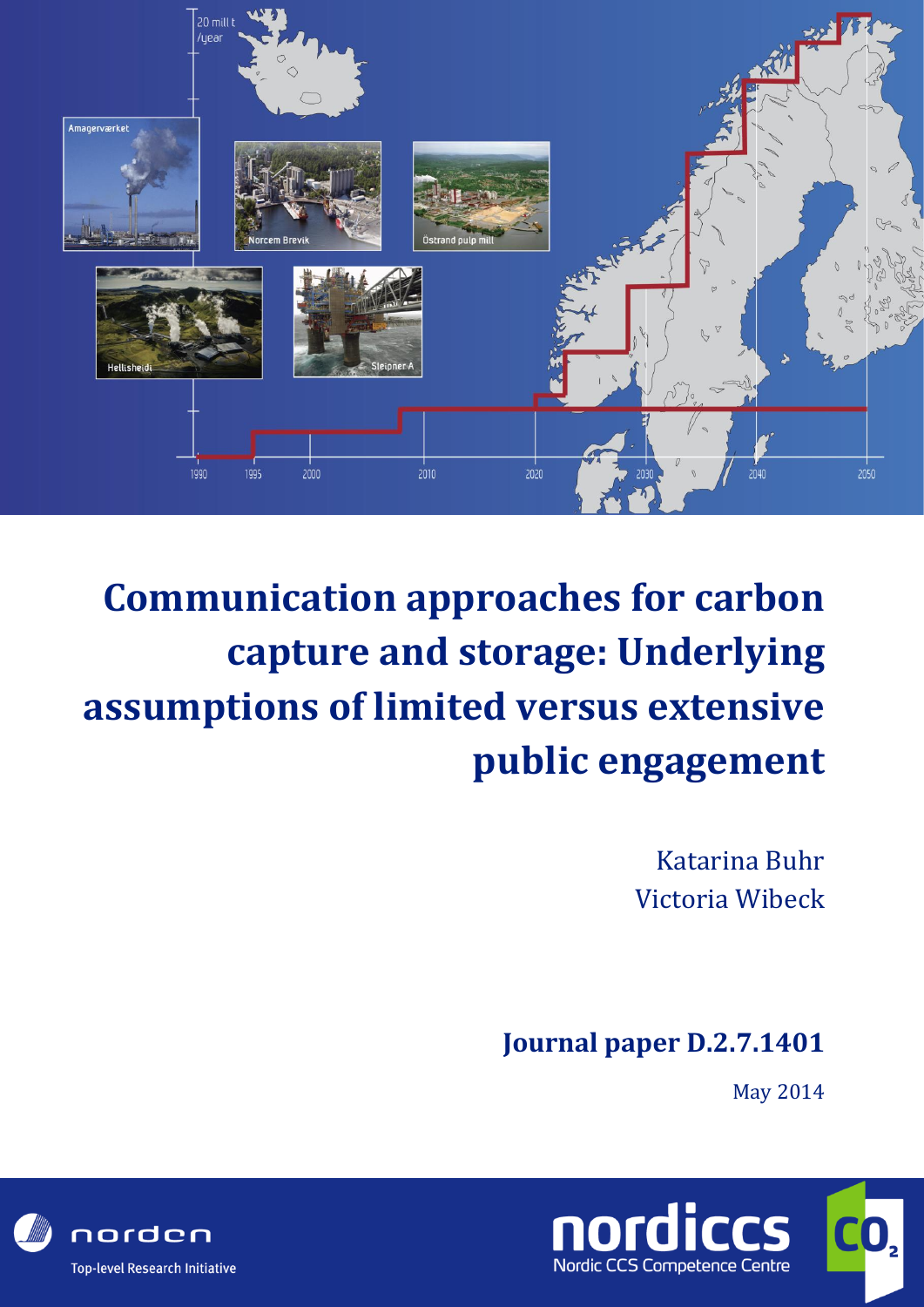



#### **NORDICCS concept:**